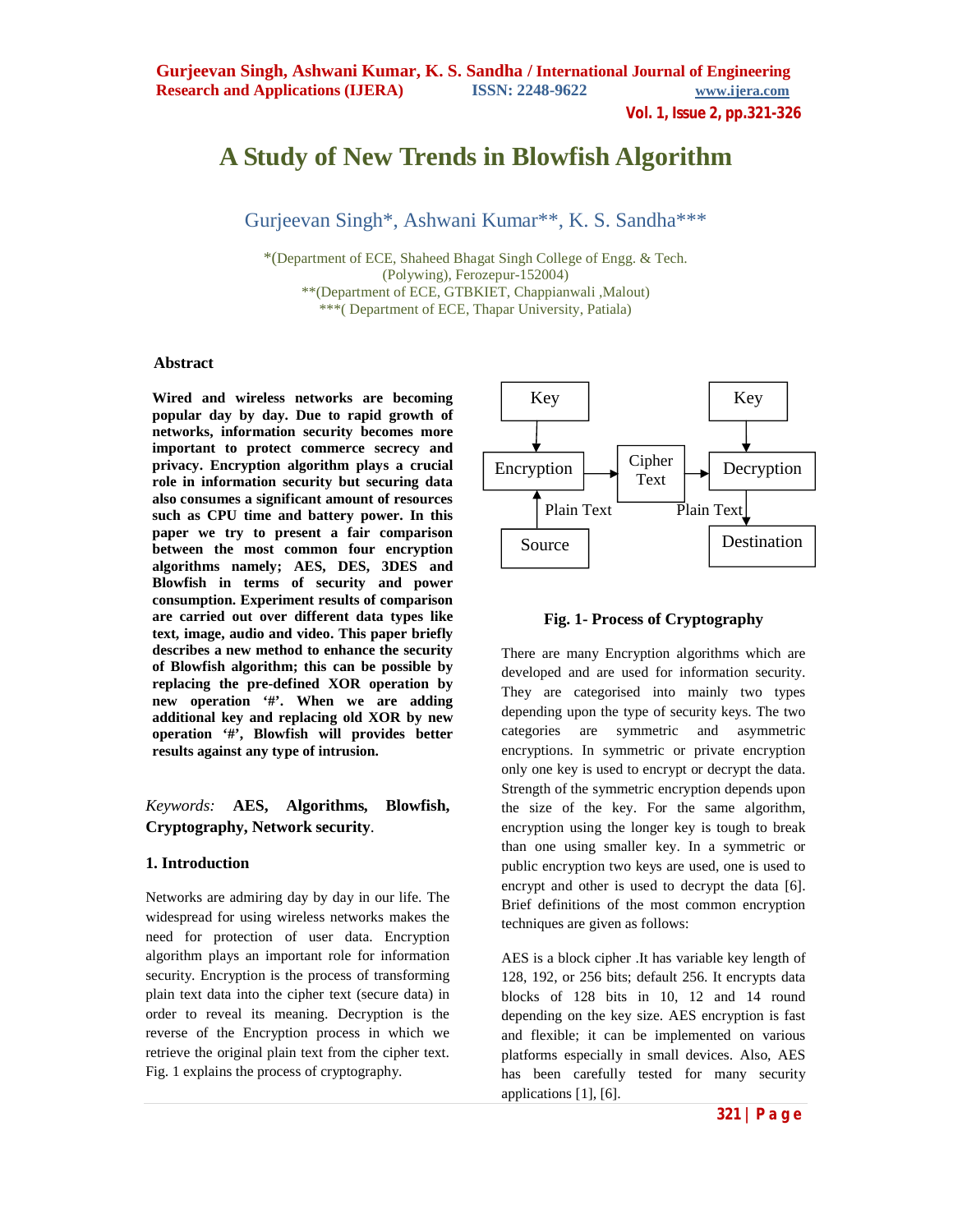# **Gurjeevan Singh, Ashwani Kumar, K. S. Sandha / International Journal of Engineering Research and Applications (IJERA) ISSN: 2248-9622 www.ijera.com**

**Vol. 1, Issue 2, pp.321-326**

DES: (Data Encryption Standard), was the first encryption standard to be recommended by NIST (National Institute of Standards and Technology). DES is (64 bits key size with 64 bits block size). Since that time, many attacks and methods recorded the weaknesses of DES, which made it an insecure block cipher [2], [6].

3DES is an enhancement of DES; it is 64 bit block size with 192 bits key size. In this standard the encryption method is similar to the one in the original DES but applied 3 times to increase the encryption level and the average safe time. It is a known fact that 3DES is slower than other block cipher methods [6].

Blowfish is block cipher 64-bit block that can be used as a replacement for the DES algorithm. It takes a variable length key, ranging from 32 bits to 448 bits; default 128 bits. Blowfish is unpatented, license-free, and is available free for all users. Blowfish has variants of 14 rounds or less. Blowfish is successor to Twofish [13]. This paper is organized as follows: Related work has been presented in section 2, performance analysis of different encryption algorithm in section 3, study of Blowfish algorithm in section 4, Study of proposed algorithm to modify Blowfish using 4-states 5 and finally section 6 describes Conclusions and future scope.

#### **2. Related Work**

In this section, we have surveyed a number of studies that make comparison in terms of performance analysis between the different encryption algorithms as well as a new proposed model of Blowfish. It was concluded in [8] that AES is faster and more efficient than other encryption algorithms. When the transmission of data is considered there is insignificant difference in performance of different symmetric key schemes (most of the resources are consumed for data transmission rather than computation).

A study in [9] is conducted for different popular secret key algorithms such as DES, 3DES, AES, and Blowfish. They were implemented, and their performance was compared by encrypting input files of varying contents and sizes. The results

showed that Blowfish had a very good performance compared to other algorithms. Also it showed that AES had a better performance than 3DES and DES. It also shows that 3DES has almost 1/3 throughput of DES, or in other words it needs 3 times than DES to process the same amount of data.

Elminaam et al. selected several symmetric encryption algorithms such as AES, DES, 3DES, RC6, Blowfish and RC2 having a performance evaluation in [4]. They concluded: there is no significant difference when the results are displayed either in hexadecimal base encoding or in base 64 encoding; Blowfish has better performance than other common encryption algorithms used, followed by RC6; In the case of changing data type such as image, RC2, RC6 and Blowfish has disadvantage over other algorithms in terms of time consumption; Higher key size leads to clear change in the battery and time consumption.

In [5] the authors compare the various encryption algorithms and simulation results showed that AES has a better performance than other common encryption algorithms used. Since AES has not any known security threat so far, this makes it an excellent candidate to be considered as a standard encryption algorithm. 3DES showed poor performance results compared to other algorithms since it requires more processing power. Since the battery power is one of the major limitations in MANET nodes, the AES encryption algorithm is the best choice.

It was concluded in [10] that adding additional key and replacing the old XOR by a new operation as proposed by this paper to give more robustness to Blowfish algorithm and make it stronger against any kind of intruding. The ciphering process is still simple and can be implemented by hardware in this new proposed improvement, as well as the time complexity of the new algorithm stays the same since only one operation is replaced by another operation, and the conversion operations is very simple and straightforward.

## **3. Performance Analysis of Different Encryption Algorithm**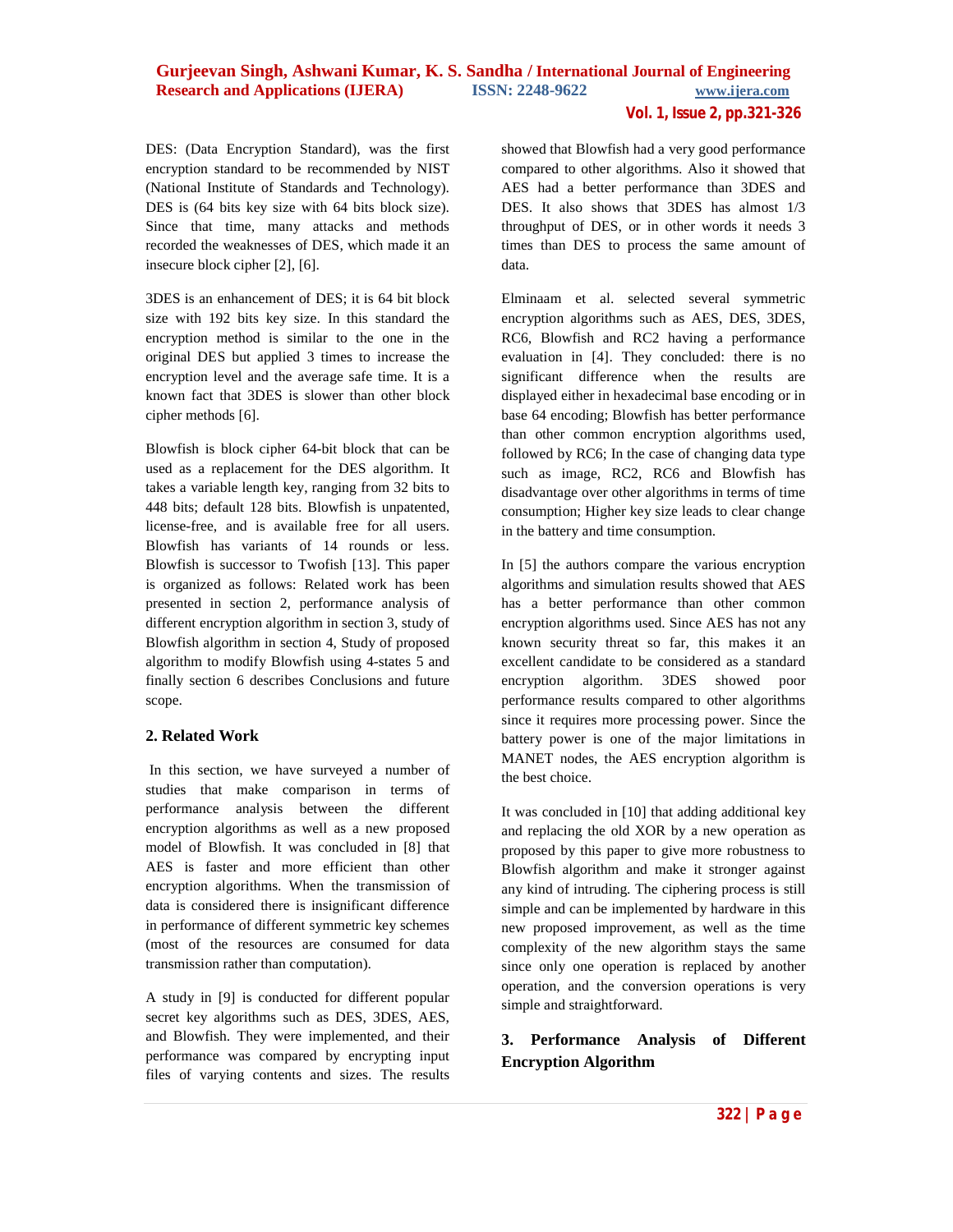## **Gurjeevan Singh, Ashwani Kumar, K. S. Sandha / International Journal of Engineering Research and Applications (IJERA)** ISSN: 2248-9622 www.ijera.com

**Vol. 1, Issue 2, pp.321-326**

Throughput of the encryption scheme is calculated as the total plaintext in bytes encrypted divided by the encryption time [13] and the encryption time is considered as the time that an encryption algorithm takes to produce a cipher text from a plaintext. Encryption time is also used to calculate the throughput of an encryption scheme. It indicates the speed of encryption. In the study, the software encrypts a different file formats like text, image audio and video files with file size ranges from 4000 KB to 11 Mega Byte. The performance metrics like encryption time, decryption time and throughput have been collected for each file type [5].

#### *3.1 Comparison of Throughput:*

The Table 1 shows the throughput of various encryption algorithms for text, image, audio, and video files.

| Throughput             | Text       | Image  | Audio  | Video      |
|------------------------|------------|--------|--------|------------|
| <b>DES</b>             | 10.61<br>6 | 9.326  | 10.01  | 11.16      |
| 3DES (112 bit)<br>key) | 3.875      | 3.635  | 3.883  | 3.909      |
| 3DES (168 bit)<br>key) | 3.885      | 3.802  | 3.872  | 3.953      |
| <b>AES</b>             | 23.50<br>3 | 20.504 | 22.099 | 27.44      |
| Blowfish               | 17.64      | 15.328 | 17.094 | 19.60<br>2 |

#### **TABLE 1- Throughput in MB/SEC.**

(Source: [5])

The following figure 2 shows the average throughput of encryption algorithms by considering all the file formats.



(Source: [5])

#### **Fig.2- Average Throughput of Encryption Algorithms**

From the results it is easy to observe that AES has an advantage over other algorithms in terms of encryption time, decryption time and throughput. Also it showed that Blowfish has a better performance than 3DES and DES. And it is clear that 3DES has almost 1/3 throughput of DES, or in other words it needs 3 times than DES to process the same amount of data [5].

#### **4. Study of Blowfish Algorithm**

Blowfish is a symmetric block cipher that can be used as a drop-in replacement for DES or IDEA. It takes a variable-length key, from 32 bits to 448 bits, making it ideal for both domestic and exportable use. Blowfish was designed in 1993 by Bruce Schneier as a fast, free alternative to existing encryption algorithms. Since then it has been analyzed considerably, and it is slowly gaining acceptance as a strong encryption algorithm [7]. Blowfish is a variable-length key, 64-bit block cipher. The algorithm consists of two parts: a keyexpansion part and a data- encryption part. Key expansion converts a key of at the most 448 bits into several sub key arrays totalling 4168 bytes. Data encryption occurs via a 16-round Feistel network. Each round consists of a key dependent Permutation, and a key- and data-dependent substitution. All operations are XORs and additions on 32-bit words. The only additional operations are four indexed array data lookups per round. The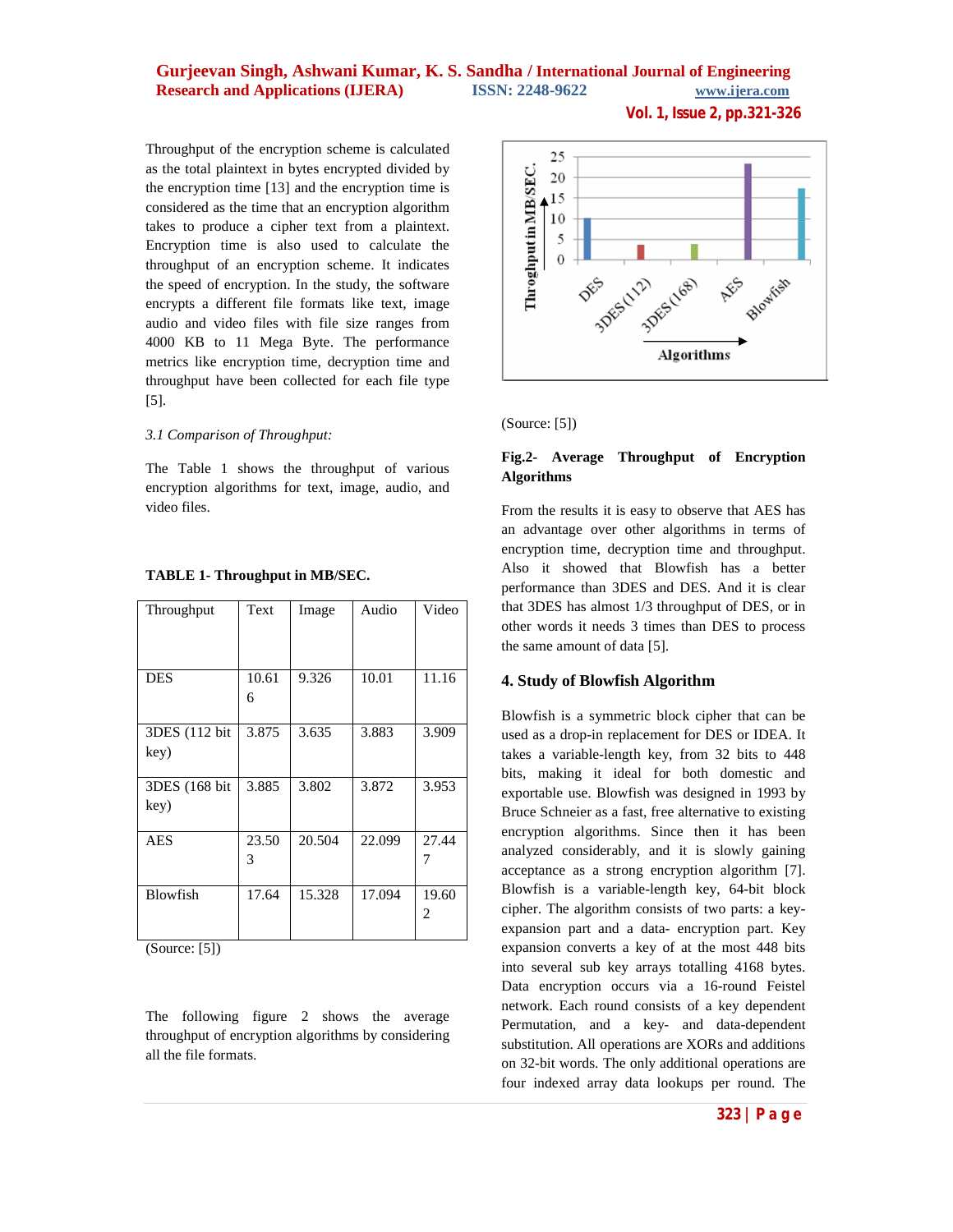**Vol. 1, Issue 2, pp.321-326**

Figure 3 shows the action of Blowfish as it has Blowfish has 16 rounds.

The input is a 64-bit data element, x.

Divide x into two 32-bit halves: xL, xR.

Then, for  $i = 1$  to 16:

 $xL = xL XOR$  Pi  $xR = F(xL) XOR$   $xR$ 

Swap xL and xR

After the sixteenth round, swap xL and xR again to undo the last swap.

Then,  $xR = xR XOR P17$  and  $xL = xL XOR P18$ .

Finally, recombine xL and xR to get the cipher text [7, 11].

F-function splits the 32-bit input into four eight-bit quarters, and uses the quarters as input to the Sboxes. The outputs are added modulo 232 and XORed to produce the final 32-bit output. Since Blowfish is a Feistel network, it can be inverted simply by XORing P17 and P18 to the cipher text block, then using the P-entries in reverse order.

**5. Study of proposed algorithm to modify Blowfish using 4-states** 

This research proposed a new improvement to the Blowfish algorithm. The proposed improvement makes use of the new operation defined in the previous section, operation '#' applied during each round in the original Blowfish algorithm, where another key is needed to apply this operation at both sides, this key may come in binary form and convert to a 4-states key, or it may already come in a 4-states as that can be done with quantum channel. Consequently, two keys will be used in each round of the original Blowfish, the first key K1will be used with the xL and Pi to produce the next left part. The second key K2 will be used with F (xL) and xR to produce the right part. These three inputs to the '#' operation should be firstly converted from 32 bits to a 16 digits each may be one of four states  $(0, 1, 2, 3)$ , i.e., each two bits converted to its equivalent decimal digits; see figure 4.





(Source: [10])

**Fig.4- Inputs and Outputs of the # operation in DES Algorithm**

(Source: [10])

**Fig. 3- Blowfish Each Round Action**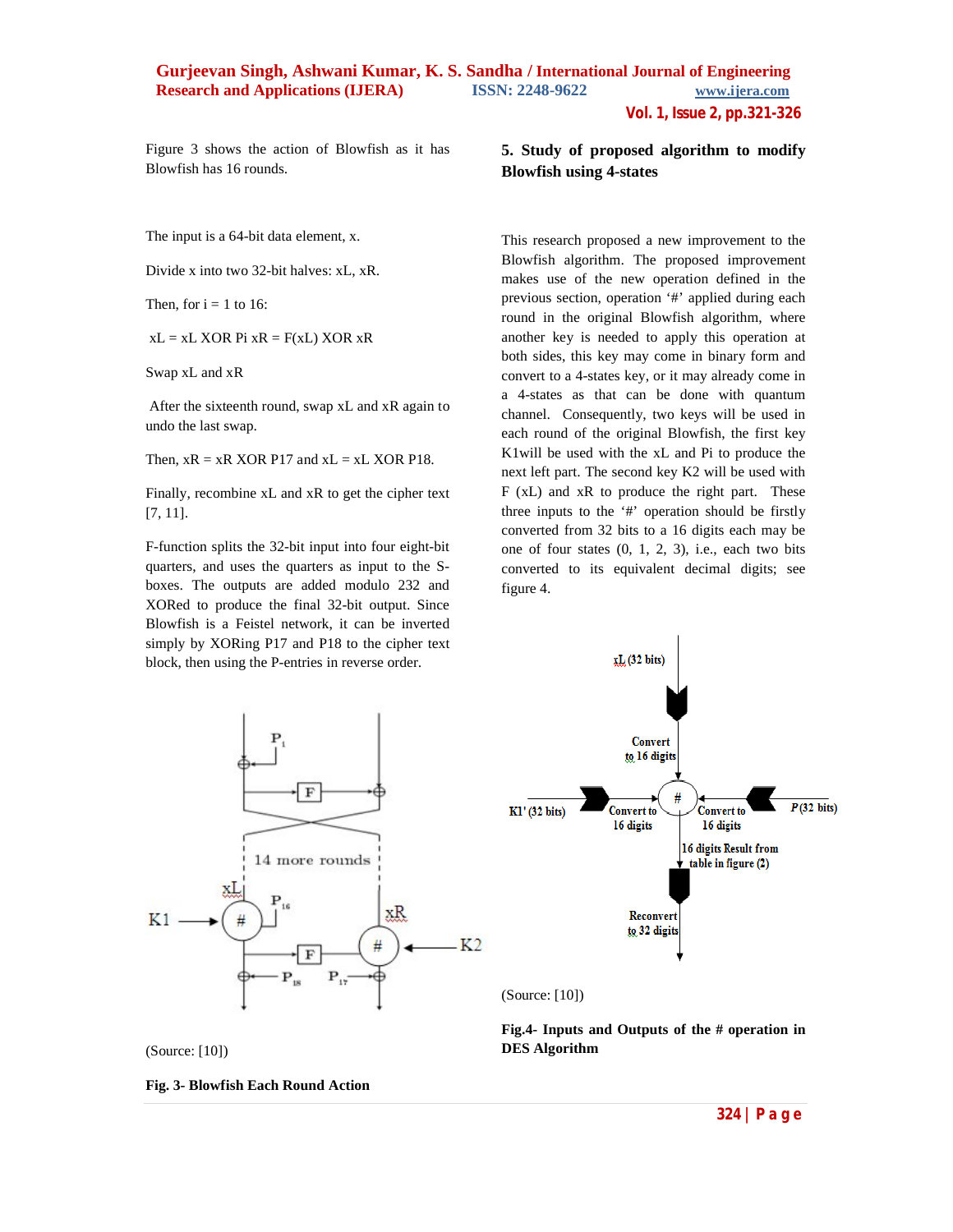# **Gurjeevan Singh, Ashwani Kumar, K. S. Sandha / International Journal of Engineering Research and Applications (IJERA) ISSN: 2248-9622 www.ijera.com**

**Vol. 1, Issue 2, pp.321-326**

For example, the binary number:

1001011101010010101001111010001001 will be converted to the number:

2 1 1 3 1 1 0 2 2 2 1 3 2 2 0 2 1



(Source: [10])

#### **Fig. 5 New Structure of Each Round**

Then the '#' operation will be applied to generate a new 16 digits that should be reconverted to 32 bits, see Figure 5. Full details of the proposed improved Blowfish are given in Algorithm [12].

#### **6. Conclusions and Future Scope**

The simulation results show that AES has a better performance than other common algorithms. AES is supposed to be better algorithm which was compared to original Blowfish Algorithm. But adding additional key and replacing the old XOR by new operation '#' as a purposed by this study to give more robustness to Blowfish Algorithm and make it stronger against any type of intrusion. This advance Blowfish Algorithm is more efficient in energy consumption and security to reduce the consumption of battery power device. In the new proposed model of Blowfish by further increasing the key length, Blowfish will provide the better results.

#### **References**

- [1] Daemen, J., and Rijmen, V. "Rijndael: The Advanced Encryption Standard."*Dr. Dobb's Journal, March 2001, PP. 137-139.*
- [2] Coppersmith, D. "The Data Encryption Standard (DES) and Its Strength against Attacks."*IBM Journal of Research and Development, May 1994, pp. 243 -250.*
- [3] Diaa Salama Abdul. Elminaam, Hatem Abdul Kader and Mohie Mohamed Hadhoud, Evaluating the Effects of Symmetric Cryptography Algorithms on Power Consumption for Different Data Types, *International Journal of Network Security, Vol.11, No.2, PP.78-87, Sept. 2010.*
- [4] Diaa Salama Abdul Elminaam, Hatem Abdul Kader and Mohie Mohamed Hadhoud, Performance Evaluation of Symmetric Encryption Algorithms, *International Journal of Computer Science and Network Security, VOL.8 No.12, pp. 280-286, December 2008.*
- [5] M.Umaparvathi, Dr.Dharmishtan K Varughese, Evaluation of Symmetric Encryption Algorithms for MANETs, *IEEE, 2010*.
- [6] W.Stallings, *''Cryptography and Network Security* 4th Ed,'' Prentice Hall, 2005, PP. 58-309.
- [7] B. Schneier, "*Applied Cryptography*", John Wiley & Sons, New York, 1994.
- [8] S. Hirani, *Energy Consumption of Encryption Schemes in Wireless Devices Thesis*, University of Pittsburgh, Apr. 9, 2003, Retrieved October 1, 2008.
- [9] A. Nadeem and M. Y. Javed, A performance comparison of data encryption algorithms," Information and Communication Technologies, *ICICT 2005, pp.84-89, 2005.*
- [10] Afaf M. Ali Al-Neaimi, Rehab F. Hassan, New Approach for Modifying Blowfish Algorithm Using 4-States keys, *The 5th International Conference on Information Technology, 2011.*
- [11] B. Schneier, "Description of a New Variable-Length Key, 64-Bit Block Cipher (Blowfish) Fast Software Encryption", *Cambridge Security Workshop Proceedings (December 1993) Springer-Verlag, 1994, pp.191- 204.*
- [12] Hala Bahjat AbdulWahab1, Abdul Monem S. Rahma, 'Proposed New Quantum Cryptography